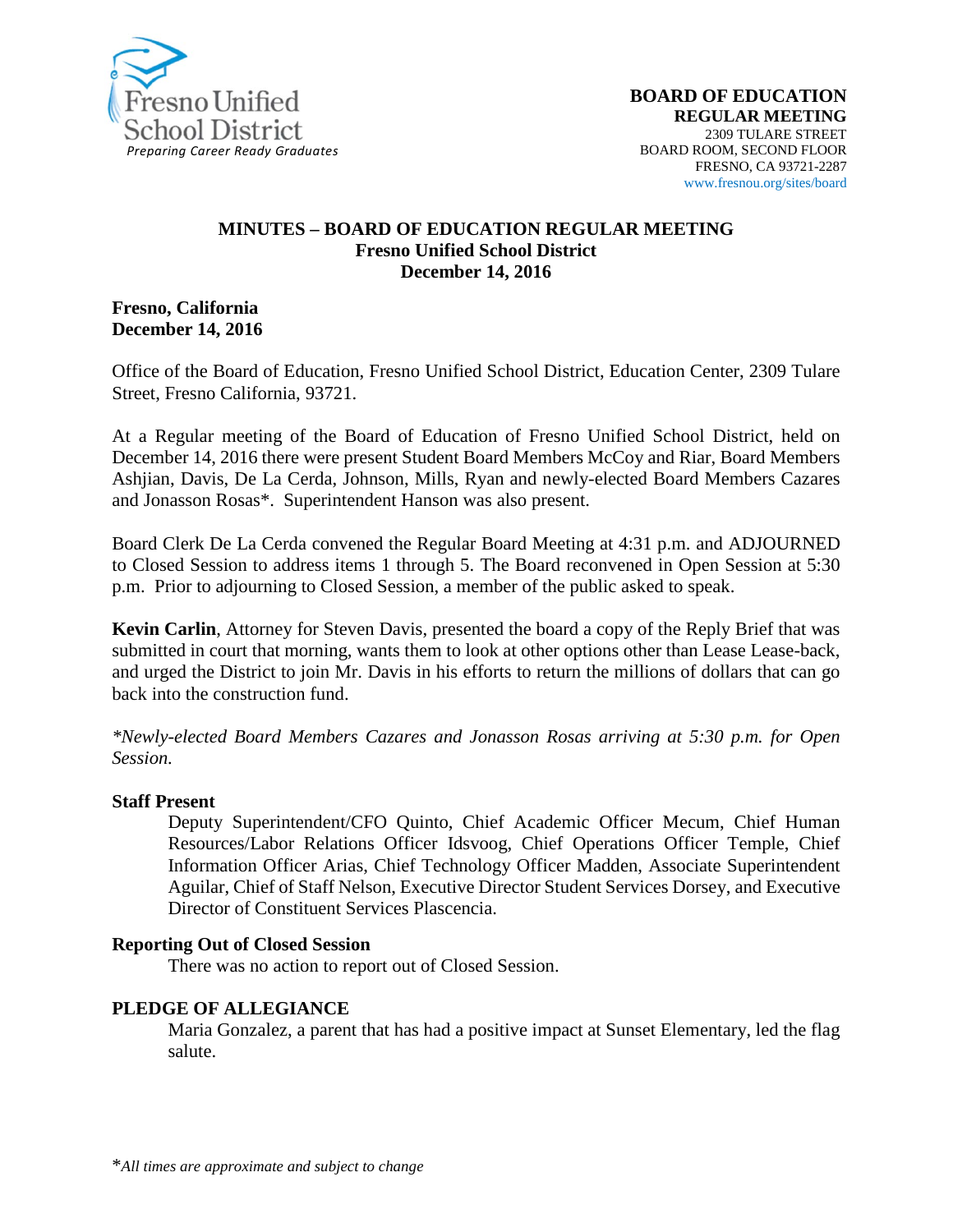#### **APPROVE Minutes**

Approved as recommended the draft minutes for the November 9, 2016 Regular Board meeting. Member Davis moved for approval, seconded by Member Ashjian, which carried a vote of 5-0-0-0, as follows: AYES: Board Members: Ashjian, Davis, De La Cerda, Johnson and Mills. *Board Members Cazares and Jonasson Rosas unable to vote until sworn into office.*

#### **ADOPT Resolution in the Matter of Unopposed Nomination of Governing Board Elections; No Election; Seating at Annual Organizational Meeting**

Adopted a Resolution in the Matter of Unopposed Nomination of Governing Board Elections; No Election; Seating at Annual Organizational Meeting. Member Davis moved for approval, seconded by Member Ashjian, which carried a vote of 4-0-0-1, as follows: AYES: Board Members: Ashjian, Davis, De La Cerda, and Mills. Board Member Johnson stepped away from Dias. *Board Members Cazares and Jonasson Rosas unable to vote until sworn into office.*

### **ADOPT Resolution in the Matter of Declaring Certification of the November 8, 2016, Election**

Adopted as recommended a resolution in the Matter of Declaring Certification of the November 8, 2016, election. Adoption of this resolution officially declares certification of the November 8 election resulting in three members being elected/re-elected to the Fresno Unified School Board of Education for a four-year term (2017-2020). Member Mills moved for approval, seconded by Member Davis, which carried a vote of 4-0-0-1, as follows: AYES: Board Members: Ashjian, Davis, De La Cerda, and Mills. Board Member Johnson stepped away from Dias. *Board Members Cazares and Jonasson Rosas unable to vote until sworn into office.*

#### **ADMINISTER the Oath of Office to Re-Elected and Newly-Elected Board of Education Members Claudia Cazares, Elizabeth Rosas Jonasson, and Carol Mills.**

Oath of Office administered for the position of Trustee, Board of Education, by order of Trustee Area:

### **TRUSTEE AREA 2**

• Elizabeth Rosas Jonasson's mother, administered the ceremonial Oath of Office to, Elizabeth Rosas Jonasson, newly-elected Board Member to Trustee Area 2.

#### **TRUSTEE AREA 5**

• Supervisor-Elect Sal Quintero, administered the Oath of Office to Carol Mills, reelected Board Member to Trustee Area 5.

### **TRUSTEE AREA 6**

• Jesus Cazares, administered the ceremonial Oath of Office to Claudia Cazares, newly-elected Board Member to Trustee Area 6.

#### **The Board recessed for a brief reception honoring re-elected and newly-elected Board of Education Members.**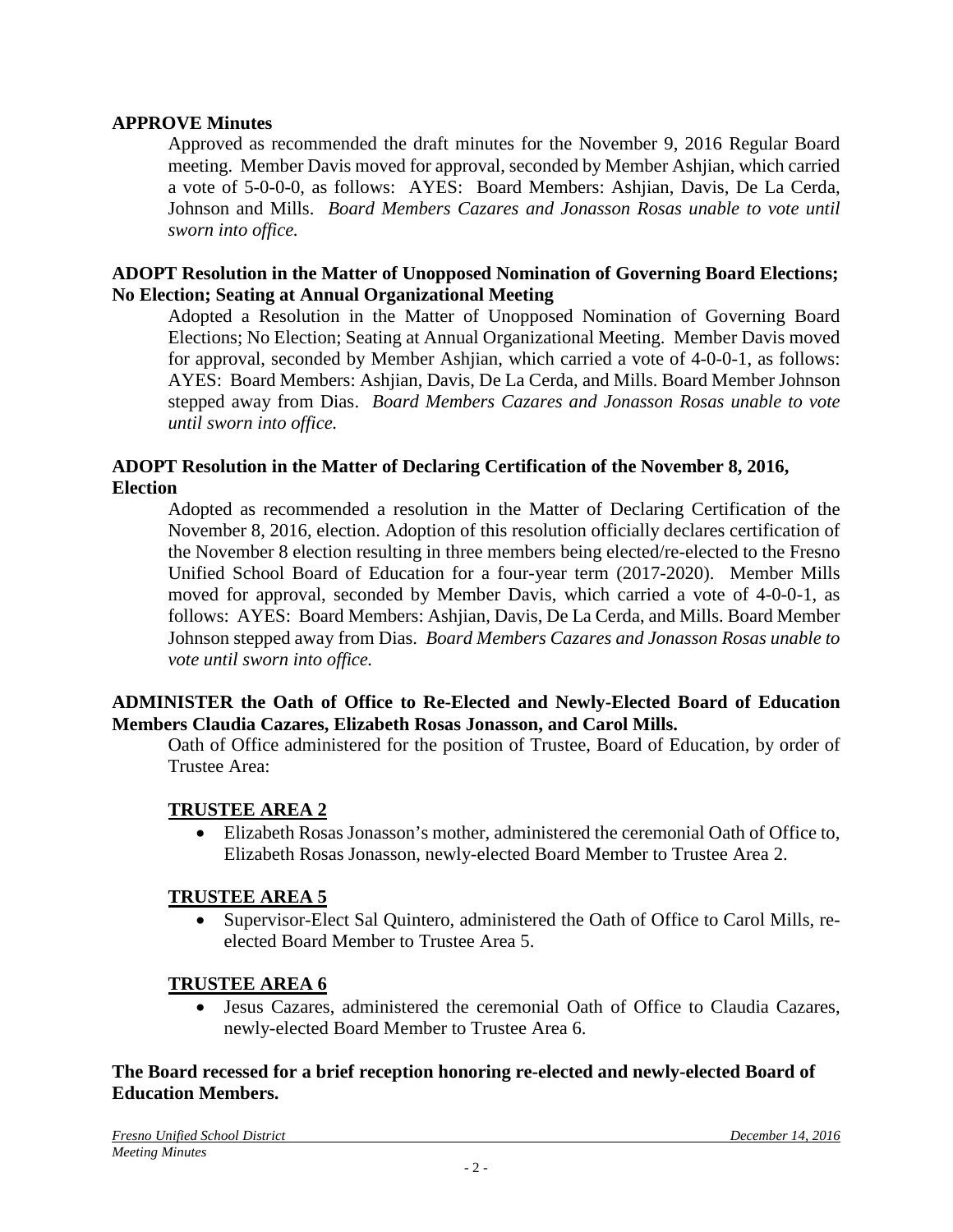### **HEAR Reports from Student Board Representatives**

Student Board Representatives Misael Campos and Abraham Hernandez provided comments/reports from the Student Advisory Board Representative meeting hosted by Design Science High School. Board Member De La Cerda and Mills attended their meeting. Fort Miller Middle School student ambassadors were also introduced and given the opportunity to share highlights of various school activities and experiences.

### **HEAR Report from Superintendent**

- Welcomed our two new trustees, Elizabeth Jonasson Rosas (Roosevelt Region) and Claudia Cazares (Hoover Region).
- Superintendent Hanson mentioned his announcement from earlier in the week to honor the terms of his contract through August 2017. He thanked everyone who has reached out in phone calls, emails, and texts with their good wishes.
- Fresno Unified's CoderGirlz Clubs joined 100 million students around the world for "Hour of Code Week." Teachers all over the district were teaching similar lessons all week, which was *Computer Science Education Week*.
- Darrin Person and his team in the mentoring office hosted Mentoring Matters, an event to recruit more African American men to mentor our students. Currently, the district has 769 mentors, with 3,019 students, at 35 school sites. Former Edison graduate and 3-time NBA Champion Bruce Bowen served as keynote speaker. Superintendent Hanson encouraged those interested in mentoring district youth, to visit the district [website](https://www.fresnounified.org/dept/dpi/Pages/Mentor-Application-Process.aspx) and complete an on-line mentoring application.
- Superintendent Hanson spoke of the dedication of the Janet Martino Ryan Academic Building at Hoover High School, commemorating former Trustee Ryan's 12 years on the board, and her commitment to the youth of Fresno.
- Last, Superintendent Hanson noted the upcoming holiday break asking everyone to reflect on the value of time spent with family and friends. He thanked everyone for the time and energy they give to students and encouraged staff to take time to renew and rejuvenate with their own families these next few weeks. He ended by wishing everyone a wonderful and meaningful holiday.

### **ORGANIZATION of the Board of Education**

Superintendent Hanson presided over the annual organizational meeting and accepted nominations for the position of President of the Board of Education.

### **Board President Nominations:**

There were two nominations for Board President, Board Members De La Cerda and Ashjian. On a motion by Member Davis, seconded by Member Jonasson Rosas, the nominations were closed.

On a motion by Member Davis, seconded by Member Johnson, Member De La Cerda's nomination for Board President failed on a roll call vote of 3-2-2-0 as follows: AYES: Board Member: Davis, De La Cerda, and Johnson. NOES: Board Member Jonasson Rosas and Mills. ABSTENTION: Board Member Ashjian and Cazares.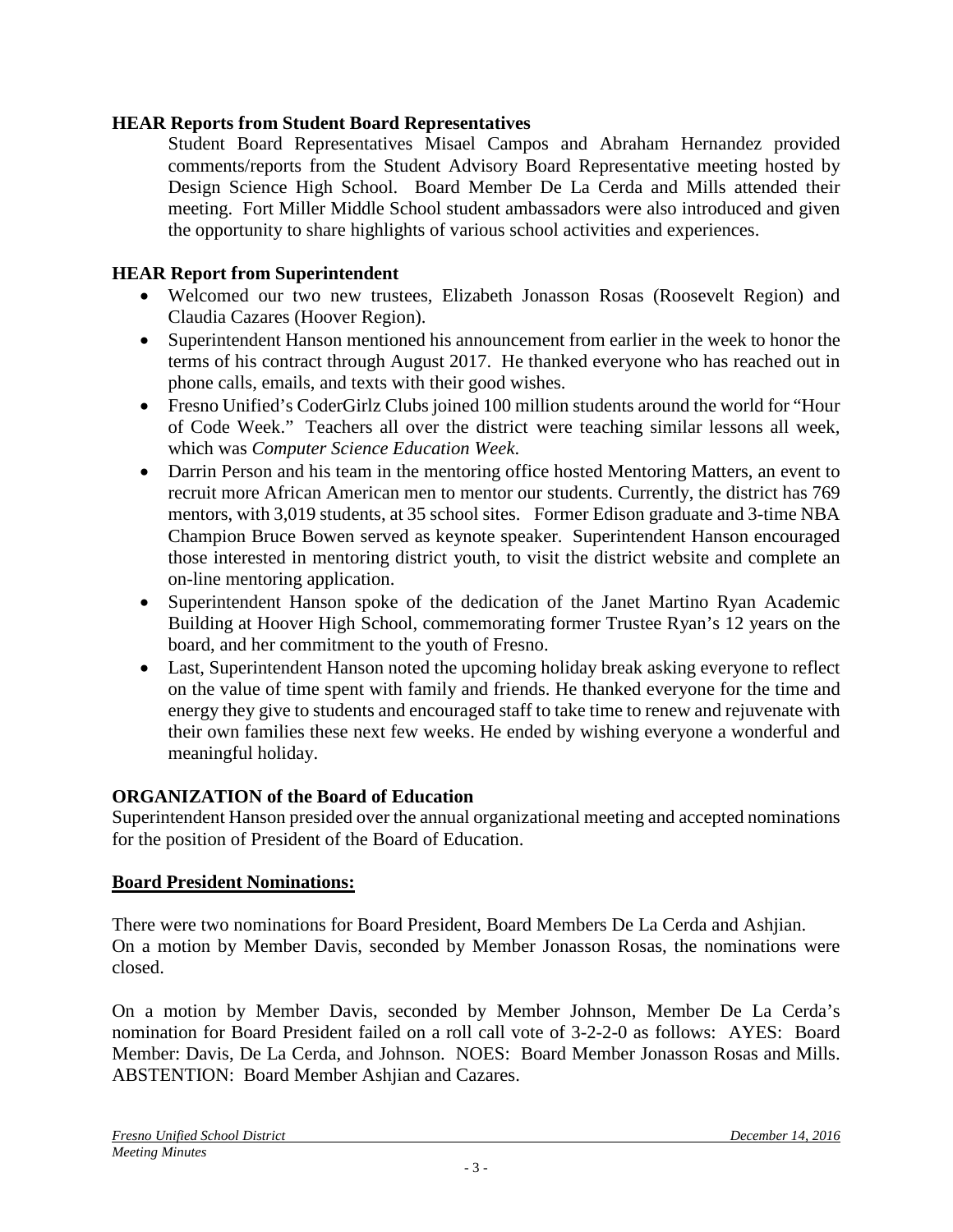On a motion by Member Mills, seconded by Member Jonasson Rosas, Member Ashjian's nomination for Board President passed on a roll call vote of 4-3-0-0 as follows: AYES: Board Member: Ashjian, Cazares, Jonasson Rosas and Mills. NOES: Davis, De La Cerda, and Johnson.

### **Board Clerk Nominations:**

There was one nomination for Board Clerk, Board Member Cazares.

On a motion by Member Johnson, seconded by Member Jonasson Rosas, the nominations were closed.

On a motion by Member Ashjian, seconded by Member Davis, Member Cazares' nomination for Board Clerk passed on a roll call vote of 7-0-0-0 as follows: AYES: Board Member: Cazares, Davis, De La Cerda, Johnson, Jonasson Rosas, Mills and President Ashjian.

## **UNSCHEDULED ORAL COMMUNICATIONS**

**Kevin Carlin**, Attorney for Steven Davis, presented the board a copy of the Reply Brief that was submitted in court that morning, wants them to look at other options other than Lease Lease-back, and urged the District to join Mr. Davis in his efforts to return the millions of dollars that can go back into the construction fund.

**Lucas Cha** – Spoke on behalf of his brother and sisters in operation, grant department, warehouse, transportation and custodians. Thank you for your leadership and support of the Hmong community.

**Marc Johnson** – Spoke about Superintendent Hanson and his numerous accomplishments with Fresno Unified. Stated that Mr. Hanson has been the voice of our children, especially for those who don't have a voice and asked that the board to maintain the course that the Superintendent has put us on.

**Annarita Howell** – Thanked Superintendent Hanson for the last 11 ½ years and will continue the good work that he started.

**Kathy Mytton** – Thanked Superintendent Hanson for his leadership and dedication. Through his leadership the students and teachers from Fresno Unified achieved more than they ever could.

**Trao Her** – Spoke on behalf of the General Vang Pao Foundation. Thanked Superintendent Hanson for support of the Hmong community and making measurable change in the district. You provided a sense of belonging to students and families by involving the Hmong community.

**Howard Watkins** – Thanked Superintendent Hanson for making a difference for our current, former and future students. Reviewed the importance of educating our students on conception to age two.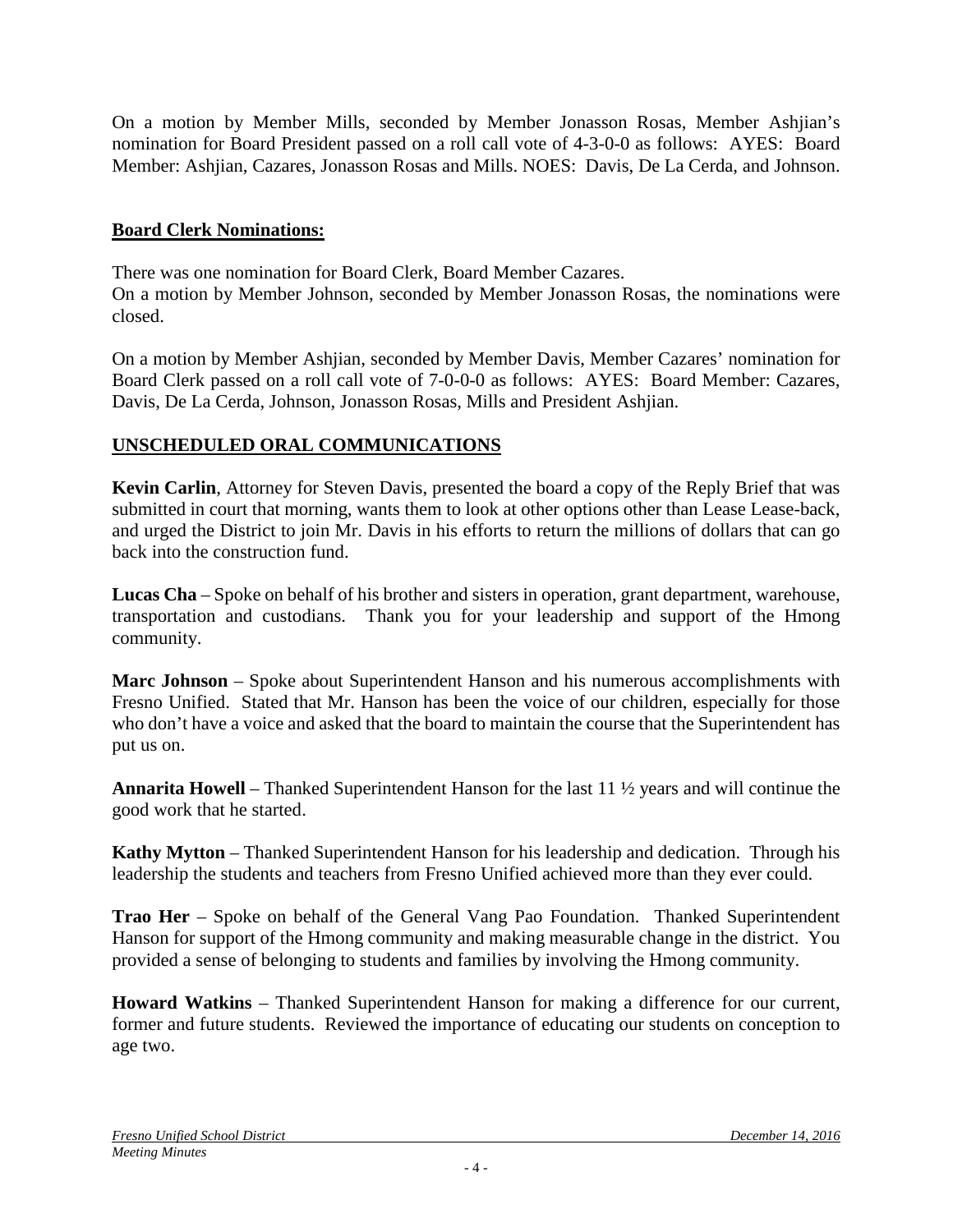**Rocky Vang** – Thanked Superintendent Hanson for his leadership, love for the students and serving a beautiful and diverse community like Fresno. Wanted to acknowledge his kindness and for making Fresno Unified a welcoming district for the Hmong community.

**Tracewell Hanrahan** – Thanked Superintendent Hanson for building relationships with the Fresno Housing Authority. Many children will benefit from his work.

**Angie Nguyen from the Fresno Housing Authority** – Thanked Superintendent Hanson for his courage, guidance and leadership.

**Al Chand** – Congratulated the new board members and Superintendent Hanson on his positive evaluation.

On a motion by Member Davis, seconded by Member De La Cerda, the consent agenda, exclusive of agenda items: A-8, A-10 and A-13 which were pulled for further discussion, was approved on a roll call vote of 7-0-0-0 as follows: AYES: Board Members: Cazares, Davis, De La Cerda, Johnson, Jonasson Rosas, Mills and President Ashjian.

## **A. CONSENT AGENDA**

- **A-1, APPROVE Personnel List APPROVED**, **as recommended** the Personnel List, Appendix A, as submitted.
- **A-2, ADOPT Findings of Fact and Recommendations of District Administrative Board ADOPTED, as recommended** the Findings of Fact and Recommendations of District Administrative Panels resulting from hearings on expulsion and readmittance cases conducted during the period since the November 16, 2016, Regular Board Meeting.
- **A-3, ADOPT Plan for College Readiness Block Grant from the California Department of Education**

**ADOPTED, as recommended.** The CRBG provides California's high school unduplicated pupils additional supports to increase the number who enroll at institutions of higher education and complete an undergraduate degree within four years. The adoption of the CRBG funding plan will increase or improve services for unduplicated pupils to ensure college readiness that aligns with the Local Control and Accountability Plan.

- **A-4, ADOPT Variable Term Waiver for Career Technical Education Credential Holders ADOPTED, as recommended** Waiver request for Career Technical Education Credential holders for English Learner Authorization until CTE program is completed.
- **A-5, APPROVE Renewal Agreement with Barney & Barney for Affordable Care Act (Employer Mandate) Services**

**APPROVED**, **as recommended** a renewal agreement with Barney & Barney to provide Affordable Care Act (Employer Mandate) support services to Fresno Unified School District. This agreement is for a one-year period and will not exceed \$6,000 annually.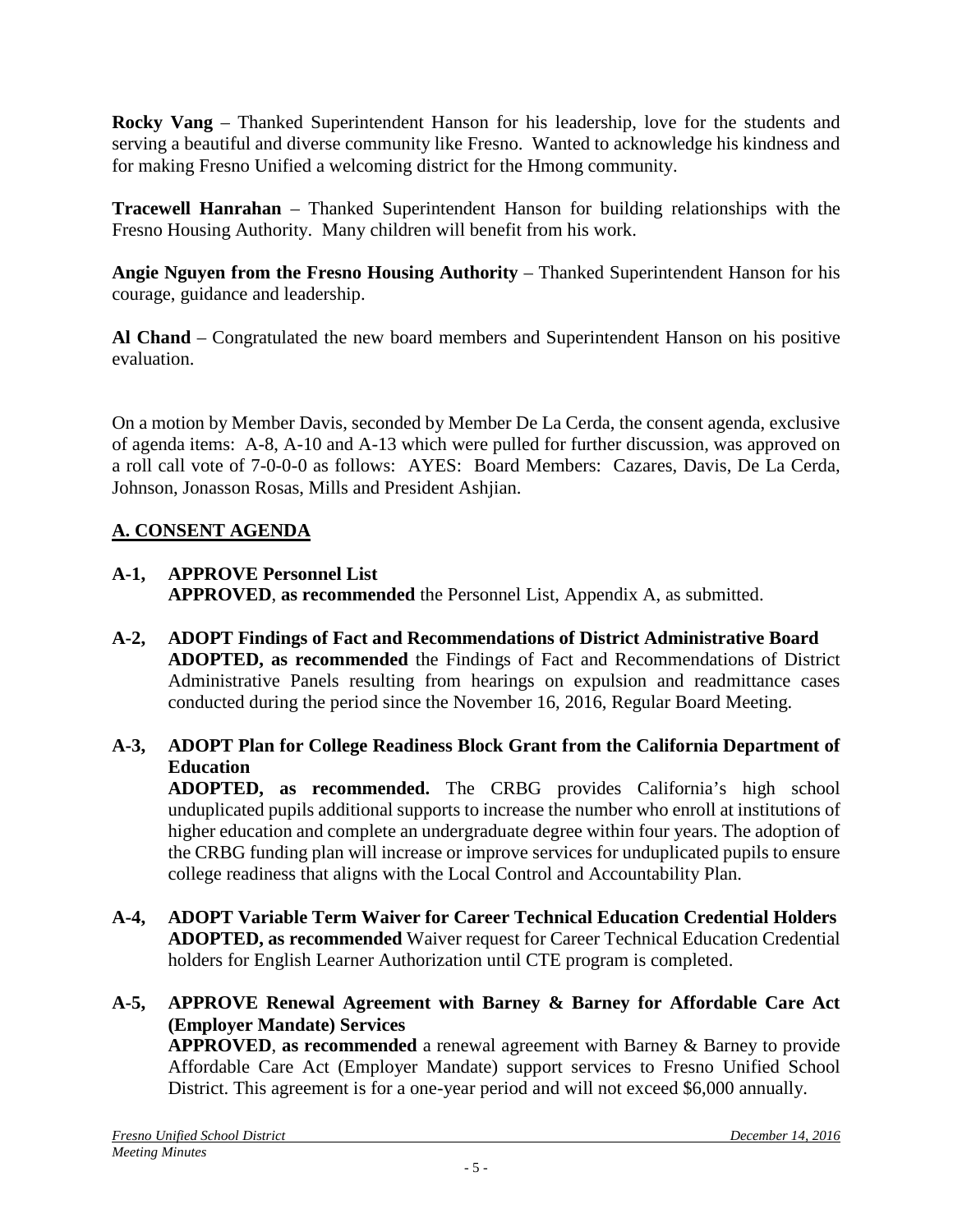**A-6, APPROVE Renewal Agreement with Delta Health Systems for Tele-Health Services APPROVED**, **as recommended** a renewal agreement with Delta Health Systems for the tele-health services program. The tele-health services program provides district health plan members with access to same day consultations with licensed physician 24 hours a day 365 days a year. The access is facilitated via use of telephonic or video conferences where available. The agreement is effective January 1, 2017 through December 31, 2017.

## **A-7, APPROVE Renewal Agreement with Envision Insurance Company for Retiree Prescription Services (Envision Rx Plus)**

**APPROVED**, **as recommended** a renewal agreement with Envision Insurance Company to provide Medicare eligible retiree prescription benefit services. The renewal period is one year commencing January 1, 2017, and will allow uninterrupted prescription benefit services for Medicare eligible retirees.

# **A-8, APPROVE Award of Request for Proposal 16-20, Workers' Compensation/Risk Management Claims Software**

PULLED for discussion

**APPROVED**, **as recommended** Included in the Board binders is information on Request for Proposal (RFP) 16-20 to select a qualified Workers' Compensation Software vendor for the Benefits and Risk Management Department. Based on an extensive review, staff recommends award to the best value respondent:

Origami Risk (Aliso Viejo, California) \$315,160

For the record, comments/questions were made regarding the scoring process and how staff selected Origami Risk. Deputy Superintendent/CFO Quinto and Director Andrew DeLaTorre were able to provide clarification. Member Jonasson Rosas moved for approval, seconded by Member Davis, which carried a 7-0-0-0 vote. AYES: Board Members: Cazares, Davis, De La Cerda, Johnson, Jonasson Rosas, Mills, and President Ashjian.

## **A-9, APPROVE Reappointment to Citizens' Bond Oversight Committee**

**APPROVED**, **as recommended** Board Member Johnson is recommending the reappointment of Patricia Pointer to the Citizens' Bond Oversight Committee. She has served two terms and is eligible for a third term. The Citizens' Bond Oversight Committee was established by the Board *"to inform the public concerning the expenditure of bond proceeds approved by the voters,"* and *"to ensure that bond proceeds are expended only for the purposes set forth in the ballot measures"* (Committee Bylaws)*.* .

## **A-10, APPROVE Award of Bid 17-09 Sections A-D, Playground Equipment Installation at Four Elementary Schools**

### PULLED for discussion

**APPROVED**, **as recommended** Included in the Board binders is information on Bid 17- 09 Sections A-D, for installation of district-purchased playground equipment at Calwa, Centennial, Ewing and Wilson elementary schools. Existing playground equipment at the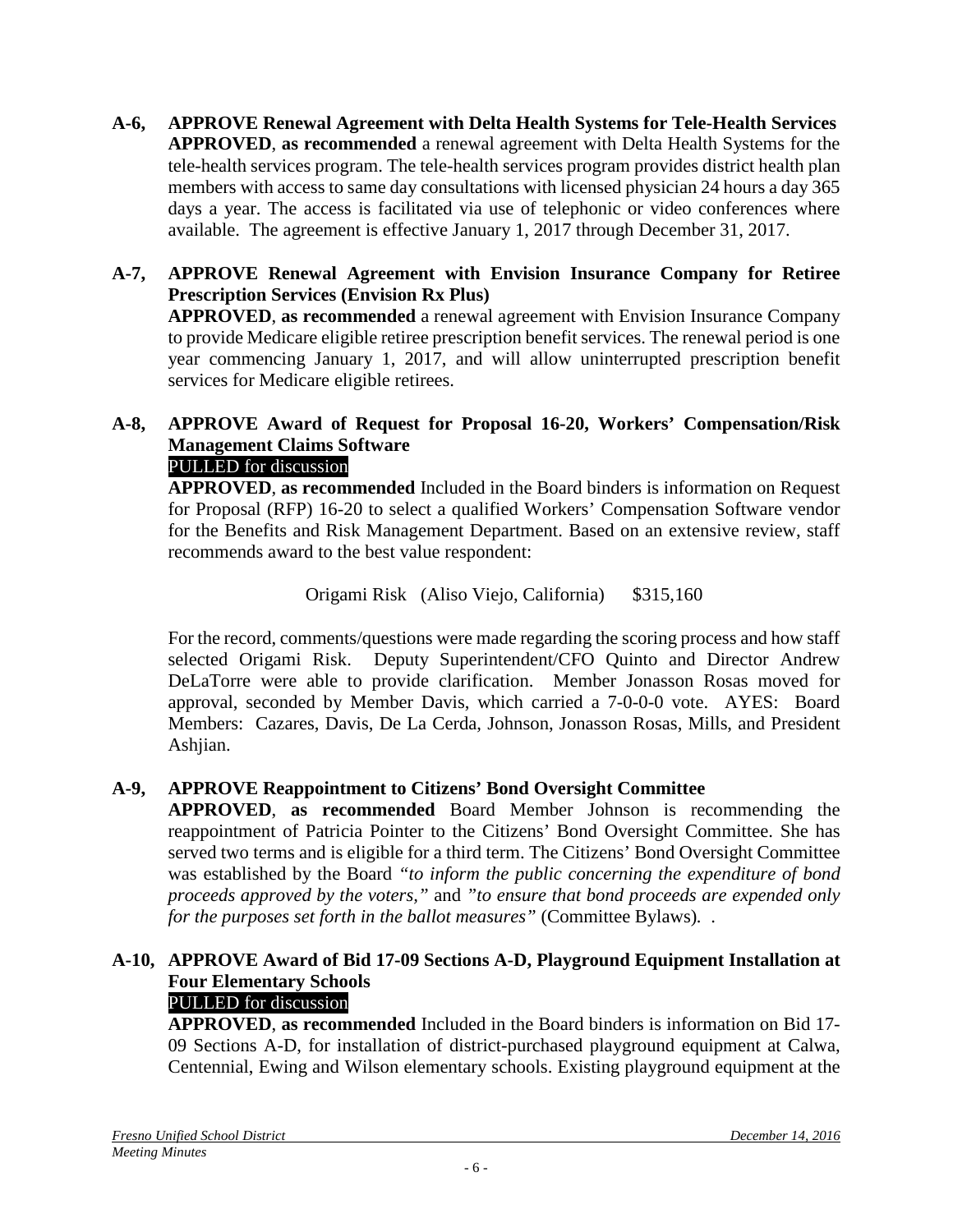four campuses is 15-20 years old. Frequent repairs are required and replacement parts are difficult to obtain.

Staff recommends award to the lowest responsive, responsible bidder:

Sections A-D JT2 Inc. dba Todd Companies (Visalia, CA) \$130,375

For the record, comments/questions were made regarding reasons for abstaining to the vote. Member Davis moved for approval, seconded by Member Mills, which carried a 6- 0-1-0 vote. AYES: Board Members: Cazares, Davis, De La Cerda, Johnson, Jonasson Rosas, and Mills. ABSTENTION: President Ashjian.

## **A-11, DENY Claim #16-1031-0372**

**DENIED**, **as recommended** Included in the Board binders is a Claim for Damages by a Minor, case #16-1031-0372. The Superintendent recommends that the Claim be denied and the matter referred to the district's Director of Benefits and Risk Management for further handling.

### **A-12, RATIFY Grant Application to the California Commission for Teacher Credentialing PULLED from Agenda per staff.**

The Teacher Development Department seeks ratification of a grant proposal submitted to the California Commission for Teacher Credentialing – California Classified School Employee Teacher Credentialing Program. The grant will fund the Fresno Unified "Grow2Teach" program which will identify and recruit qualifying Fresno Unified classified staff to participate in a program designed to support their completion of an undergraduate degree and a Commission-approved teacher preparation program so that they can become qualified to provide instructional service as credentialed Multiple Subject, Special Education and/or Single Subject teachers with Fresno Unified. If awarded, the program will augment, expand and embed into the district's existing "Aspiring Teacher/Teacher Development Pipeline" programs. The Superintendent recommends ratification. Fiscal impact: Potential grant award of \$600,000 per year for five years for a total of up to \$3,000,000. Contact person: Ruth F. Quinto, telephone 457-6226.

### **A-13, RATIFY Change Order for the Project Listed Below** PULLED for discussion

**RATIFIED, as recommended** Included in the Board binders is information on a Change Order for the following project:

Bid 16-30C, Installation of Exterior Lighting at Various Sites Change Order 1 (Tehipite Middle School): \$1,980

For the record, comments/questions were made regarding the unforeseen circumstances regarding the change order. Chief Operations Officer Karin Temple was able to provide clarification. Member Jonasson Rosas moved for approval, seconded by Member Davis, which carried a 7-0-0-0 vote. AYES: Board Members: Cazares, Davis, De La Cerda, Johnson, Jonasson Rosas, Mills, and President Ashjian.

## **END OF CONSENT AGENDA**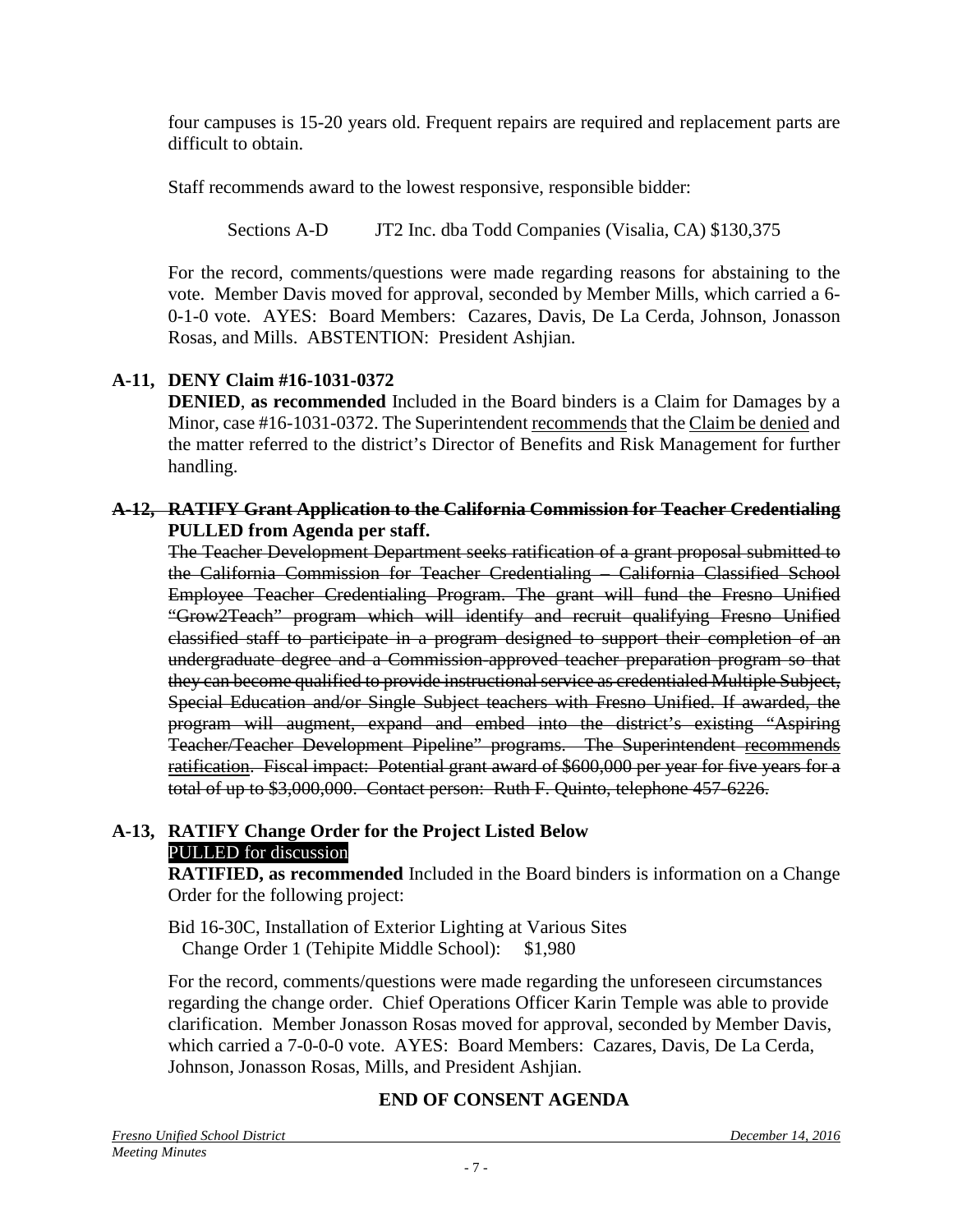## **B. CONFERENCE/DISCUSSION AGENDA**

### **B-14, Discuss and Approve the 2015/16 Audited Financial Statements Prepared by Crowe Horwath, LLP**

The Annual Financial Audit Report as prepared by our external auditors, Crowe Horwath, LLP. The audit report has been completed for submission to the State Department of Education. Each year the district is required to have its financial statements audited by an independent accounting firm. We are pleased to report that Fresno Unified School District has received an "Unmodified Opinion" for the 2015/16 Audit, which is the best opinion that can be issued.

Presentation by Deputy Superintendent/CFO Quinto and Financial Advisor Jeff Jensen

An opportunity was provided to hear questions/concerns from members of the board and staff was available to respond.

For the record, comments/questions were made regarding language in the letter from Fresno Unified to Crowe Horwath, LLP and the use of immaterial matters, Student Body Accounting and the clarification of approving the audit report and accepting the audit report. Financial Advisor Jeff Jensen and Legal Counsel Mary Beth de Goede were available to provide clarification. Member Davis moved for approval, seconded by Member Johnson, which carried a 6-0-0-1 vote. AYES: Board Members: Cazares, Davis, Johnson, Jonasson Rosas, Mills, and President Ashjian. ABSENT: Board Member De La Cerda.

### **B-15, Discuss and Approve the 2016/17 First Interim Financial Report with a Positive Certification**

California school districts are required to approve interim financial reports twice each fiscal year. Fresno Unified School District's 2016/17 First Interim Financial Report is presented for approval and reflects a positive certification of the district's financial condition. The report is based on the October 31, 2016 year-to-date revenue and expenditures as required by state law.

### Presentation by Deputy Superintendent/CFO Quinto

An opportunity was provided to hear questions/concerns from members of the board and staff was available to respond.

For the record, comments/questions were made regarding the one-time expenses for 2015/16 and a request for a detailed list of those Capitol projects, clarification on the change in reserve, state and local financial reports, Gap funding, our original budget, clarity on restricted funds vs. unrestricted funds, request for a board communication on donations and a workshop on budget, lottery funds and clarification on the over accrual of textbooks from 2015/16. Deputy Superintendent/CFO Quinto was available to provide clarification. Member Davis moved for approval, seconded by Member Cazares, which carried a 6-0-0-1 vote. AYES: Board Members: Cazares, Davis, Johnson, Jonasson Rosas, Mills, and President Ashjian. ABSENT: Board Member De La Cerda.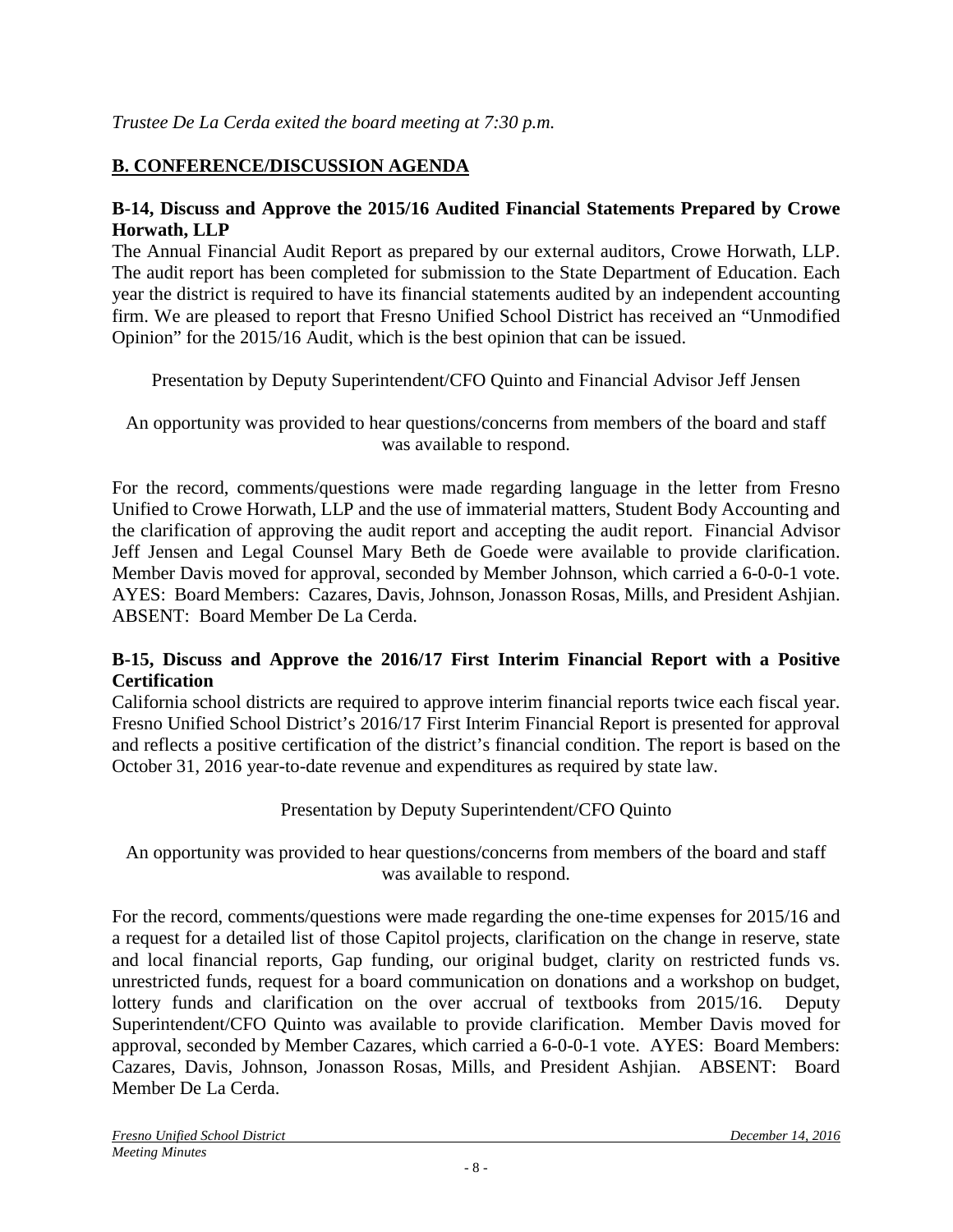## **B-16, Discuss and Approve 2015/16 Measure Q Annual Report**

The Annual Report, which is a requirement of the Citizens' Bond Oversight Committee, includes a statement of compliance with State Proposition 39, bond project activity, and bond financial update. The Citizens' Bond Oversight Committee was established by the Board *"to inform the public concerning the expenditure of bond proceeds approved by the voters,"* and *"to ensure that bond proceeds are expended only for the purposes set forth in the ballot measures."* (Committee Bylaws).

Presentation by Chief Operations Officer, Karin Temple and Barbara Steck

An opportunity was provided to hear questions/concerns from members of the board and staff was available to respond.

For the record, comments/questions were made regarding the delay at Bullard High School, and a request to receive a chronological list of projects that are in the pipeline. Chief Operations Officer Karin Temple was available to provide clarification. Member Davis moved for approval, seconded by Member Jonasson Rosas, which carried a 6-0-0-1 vote. AYES: Board Members: Cazares, Davis, Johnson, Jonasson Rosas, Mills, and President Ashjian. ABSENT: Board Member De La Cerda.

## **B-17, Discuss and Approve Proposed Revisions for Board Bylaws (BB) 9140, 9222, 9223, 9270 and Exhibits (E) 9223 and 9270**

- BB 9140 Board Representatives: Revision recognizes that participation of Board members on district or community committees supports the Board's community leadership role.
- BB 9222 Resignation: Update clarifies the effective date of a resignation of a member of the board, the need for the board to fill the vacancy by ordering an election or making a provisional appointment as appropriate, and the need for the resigning member to file a revised Statement of Economic Interest/Form 700.
- BB 9223 Filling Vacancies: Update reflects current law which allows governing boards to approve a board member's out-of-state absence for illness or urgent necessity for an unlimited duration.
- E 9223 Filling Vacancies: CSBA recommends deletion of this Exhibit as language is included in Board Bylaw 9223's proposed revisions.
- BB 9270 Conflict of Interest: Bylaw reorganizes and updates to reflect requirement to submit the conflict of interest code to the code reviewing body by the deadline established by the code reviewing body and clarifies language.
- E 9270 Conflict of Interest: Exhibit updates legal citations.

## Presentation by Legal Counsel, Mary Beth de Goede

For the record, comments/questions were made regarding proposed amendments to Board Bylaw 9233 to include immediate family as stated in the Family Medical Leave Act and Board Bylaw 9140 to select participation on community committees at a January board meeting. Legal Counsel Mary Beth de Goede was available to provide clarification. Member Jonasson Rosas moved for